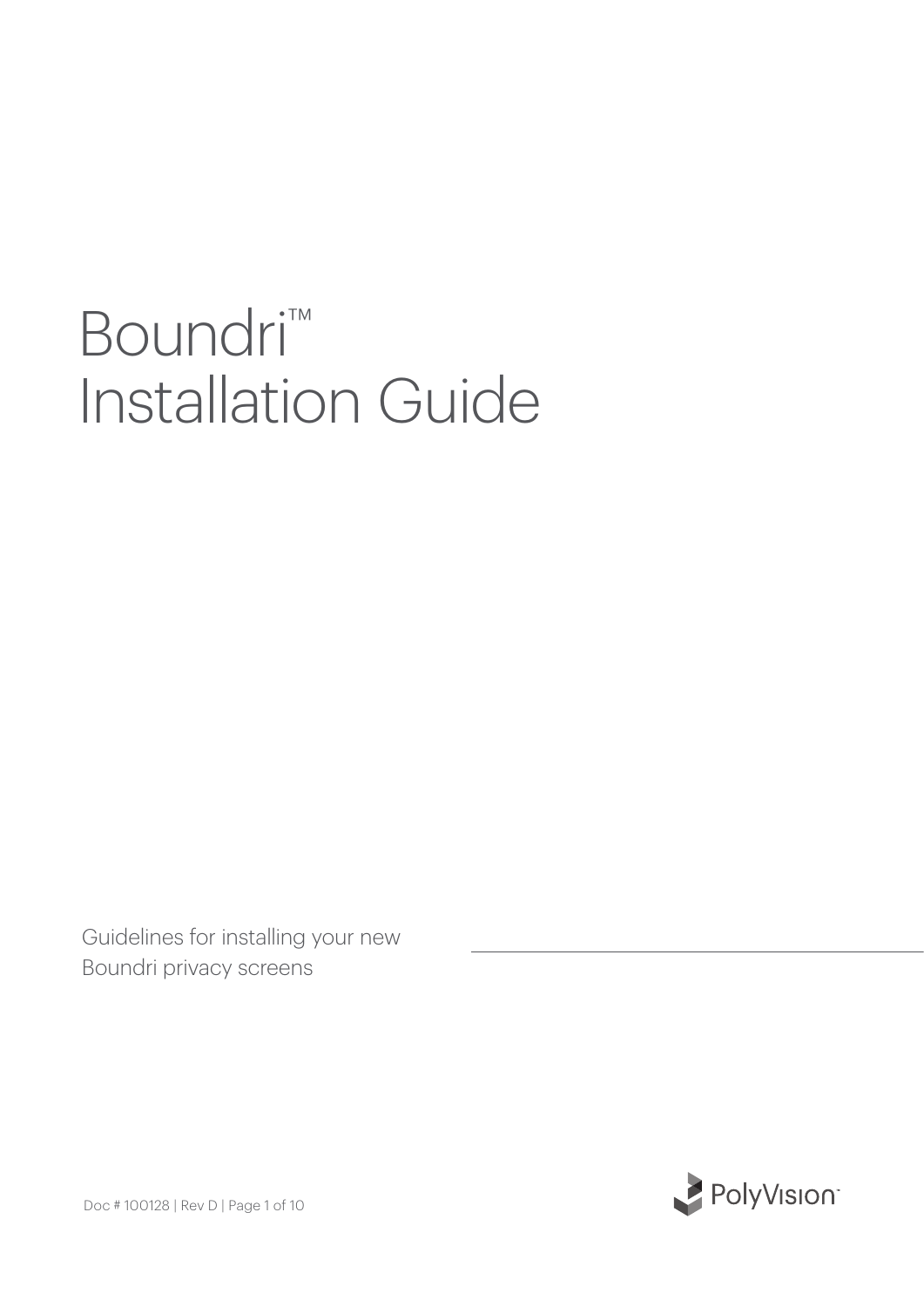# Safety Requirements

### Tipping Hazard

If handled incorrectly the installation could be tipped over.

### Crush Hazard

Panels are heavy. Falling or dropping panels can cause serious injury. Follow all safety instructions.

#### Safety Instructions

CAUTION: Contains small parts. Read all assembly directions on installation guide before beginning installation. Use **all** panel clamps for the required panel positions and sizes.

# Product Installation Information

Maximum tabletop thickness = 1.25" or 34 mm Minimum tabletop thickness = 0.25" or 6 mm

| <b>Panel Thickness</b> | Inlay Set Up                      |
|------------------------|-----------------------------------|
| 10 mm - 9 mm           | 3.00 mm                           |
| $9mm - 8mm$            | $3.00$ mm $\pm$ 0.50 mm           |
| 8 mm - 7 mm            | $3,00$ mm $+ 1,00$ mm             |
| 7 mm - 6 mm            | $3,00$ mm + $1,00$ mm + $0,50$ mm |
| 6 mm - 5 mm            | $3.00$ mm $+ 2.00$ mm             |
| 5 mm - 4 mm            | $3,00$ mm + 2,00 mm + 0,50 mm     |
| 4 mm - 3 mm            | $3,00$ mm + $2,00$ mm + $1,00$ mm |

| <b>Panel Size</b> | <b>Recommended Distance</b><br><b>Standard Set Up</b> | # of Mounts    |
|-------------------|-------------------------------------------------------|----------------|
| 18 in x 24 in     | 17.5 in                                               | 2              |
| 18 in x 36 in     | 25.5 in                                               | $\mathfrak{D}$ |
| 18 in x 48 in *   | $19.5$ in                                             | 3              |
| 18 in x 60 in *   | 17.5 in                                               | 4              |
| 18 in x 72 in *   | 21.5 in                                               | 4              |
| 24 in x 24 in     | 17.5 in                                               | 2              |
| 24 in x 36 in     | 25.5 in                                               | 2              |
| 24 in x 48 in *   | 19.5 in                                               | 3              |
| 24 in x 60 in *   | 17.5 in                                               | 4              |
| 24 in x 72 in *   | $21.5$ in                                             | 4              |

Note: Clamps include inlays required for Boundri panels. Additional inlays provided should clamps be used for alternative panels.

| Panel Size         | <b>Recommended Distance</b><br><b>Standard Set Up</b> | # of Mounts    |
|--------------------|-------------------------------------------------------|----------------|
| 385 mm x 585 mm    | $450 \text{ mm}$                                      | 2              |
| 385 mm x 785 mm    | 650 mm                                                | 2              |
| 385 mm x 1185 mm * | 500 mm                                                | 3              |
| 385 mm x 1524 mm * | 450 mm                                                | $\varDelta$    |
| 385 mm x 1830 mm * | 550 mm                                                | $\varDelta$    |
| 585 mm x 585 mm    | 450 mm                                                | $\mathfrak{D}$ |
| 585 mm x 785 mm    | 650 mm                                                | 2              |
| 585 mm x 1185 mm * | 500 mm                                                | 3              |
| 585 mm x 1524 mm * | 450 mm                                                | $\varDelta$    |
| 585 mm x 1830 mm * | 550 mm                                                |                |

*\* sizes not available in Privacy/Modesty set up*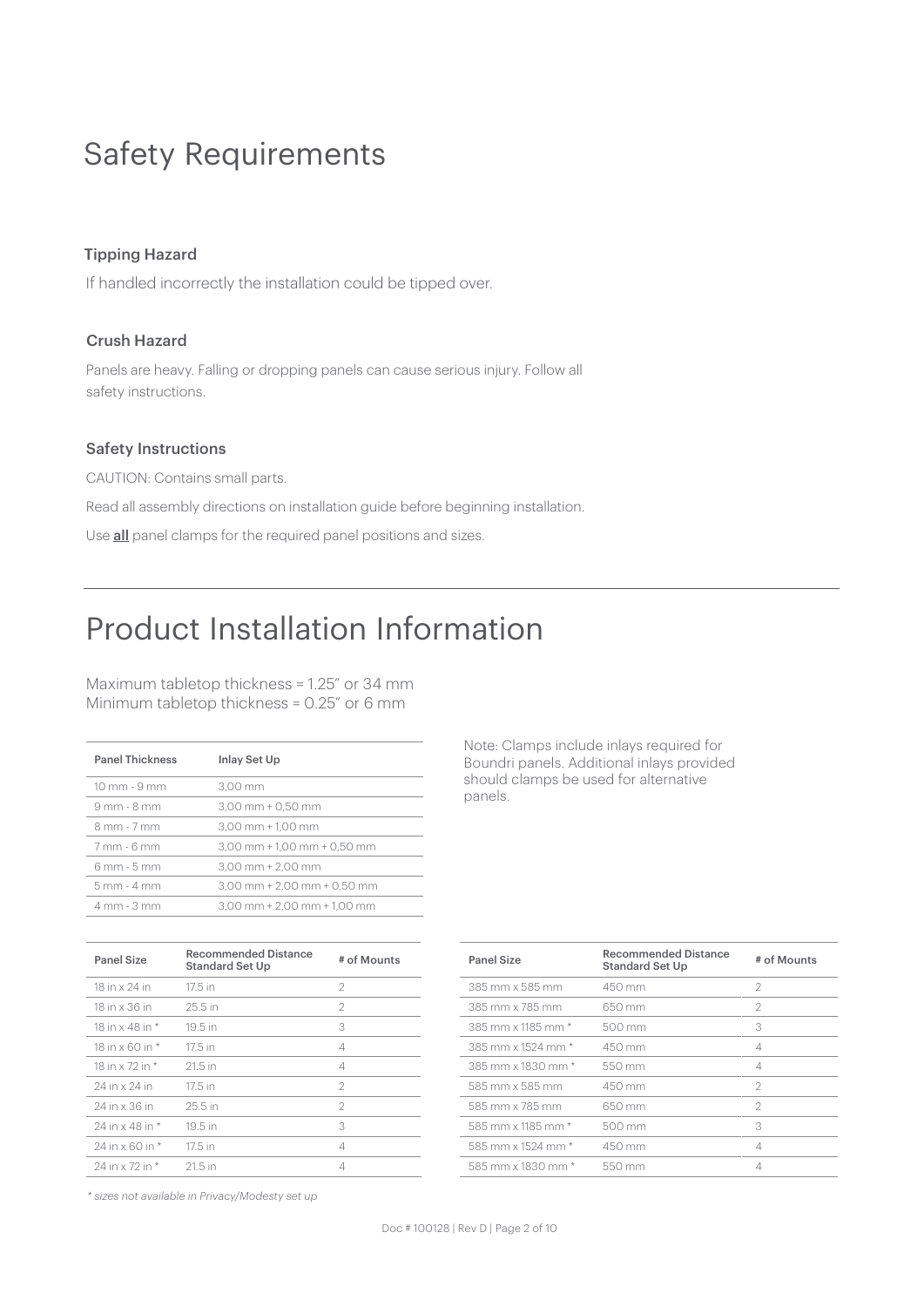# Product Configurations





Privacy | Back Mount Page: 5

Side Divider | Top Mount Page: 7





Privacy | Modesty Page: 8

Privacy | Top Mount Page: 6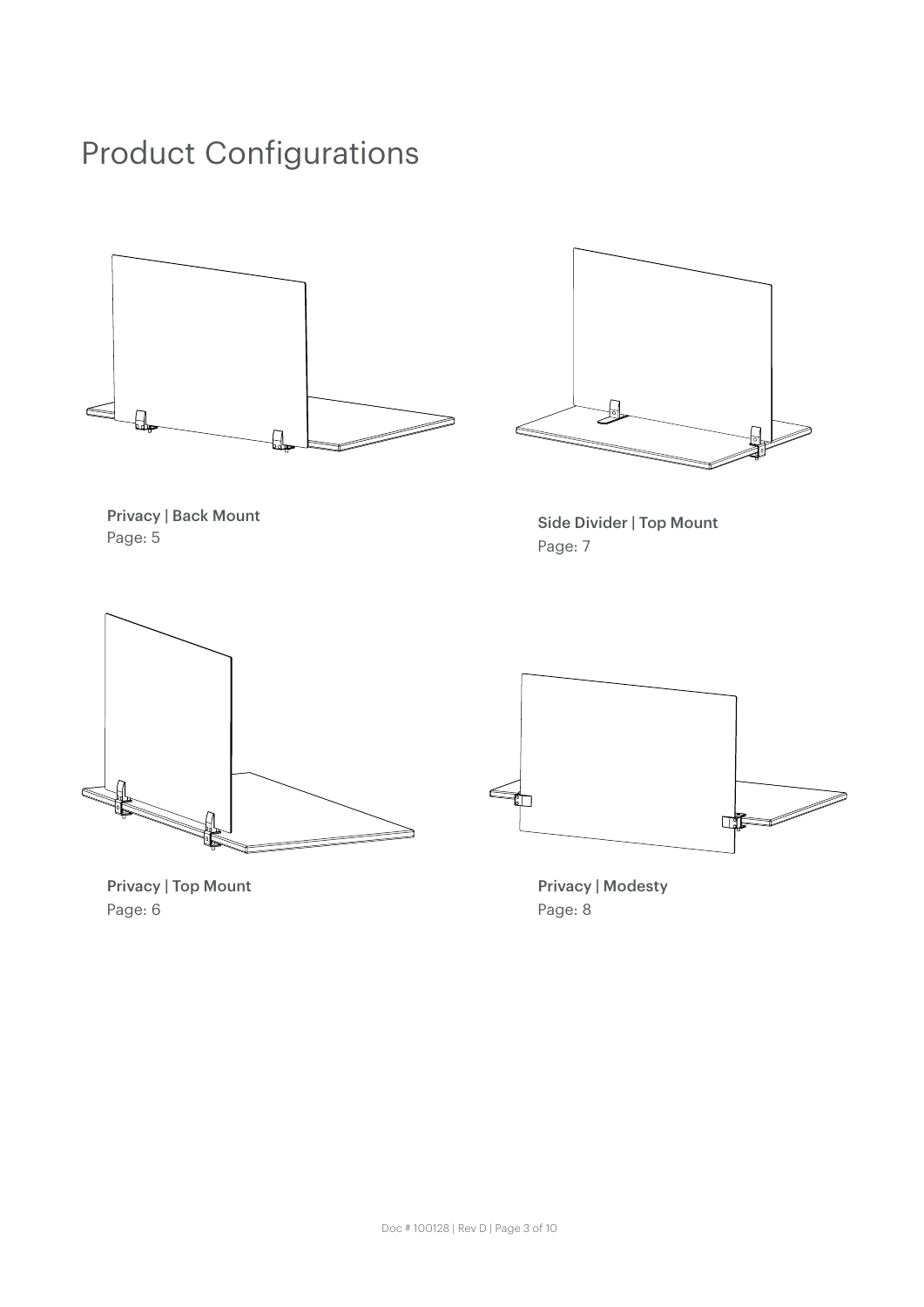# Materials Provided

Note: Parts are not drown to scale.







Inlay spacers **Allen wrench Bottom cover Bottom cover** 





Hole cover Table clamp screw Panel clamp screw







Clamp base Table clamp / cap cover Panel clamp

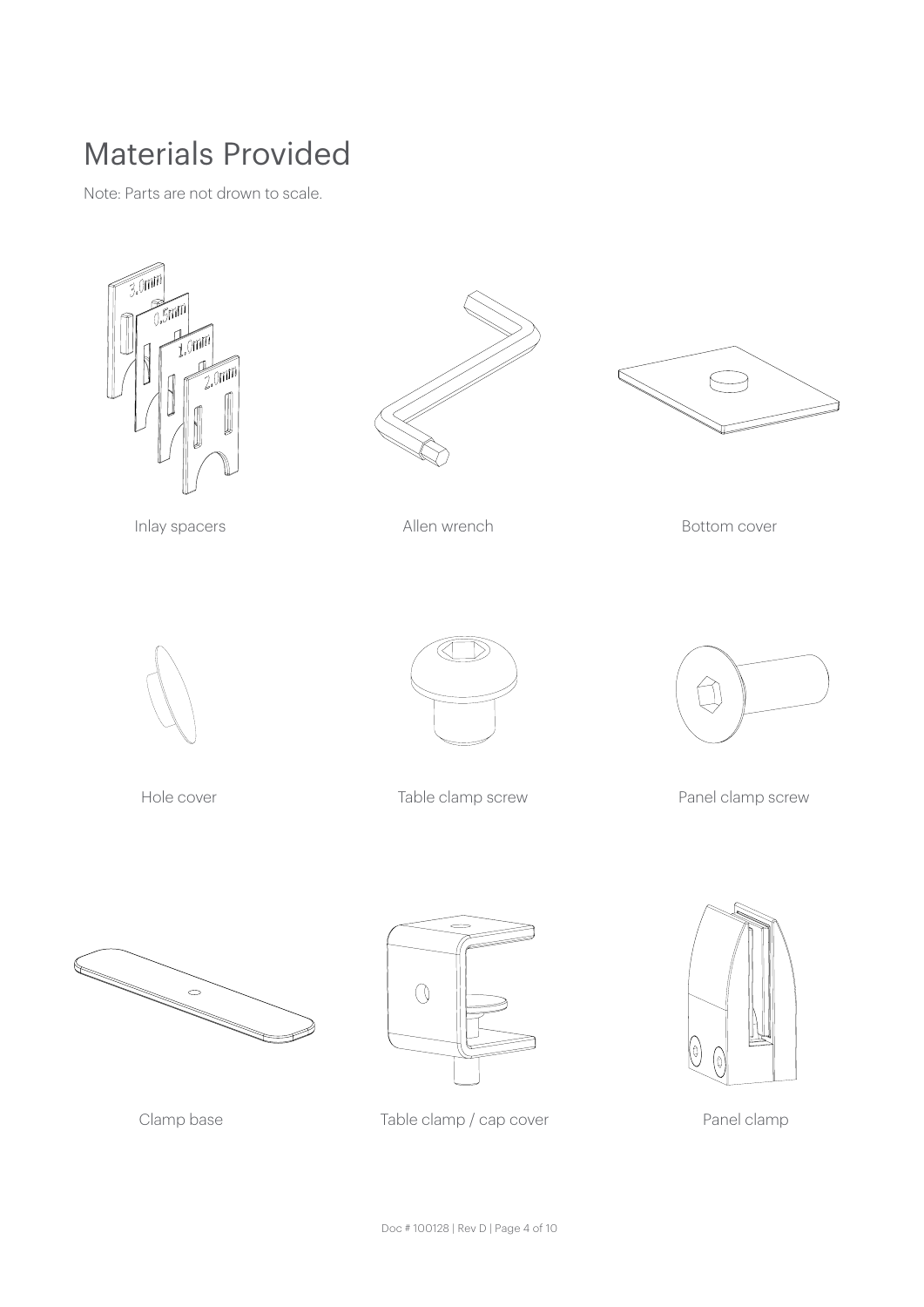# Privacy | Back Mount

Read all assembly directions before beginning installation.

Use **all** panel clamps for the required positions.



Step 1 Turn the clamp screw to be tight with the table surface.

Step 2 Attach first part of clamp to mount.



Step 3 Do not tighten fully to support for easier next step.



Step 4 Insert panel. Hand tighten screw with allen wrench until it will go no further.



Step 5 Install hole covers.



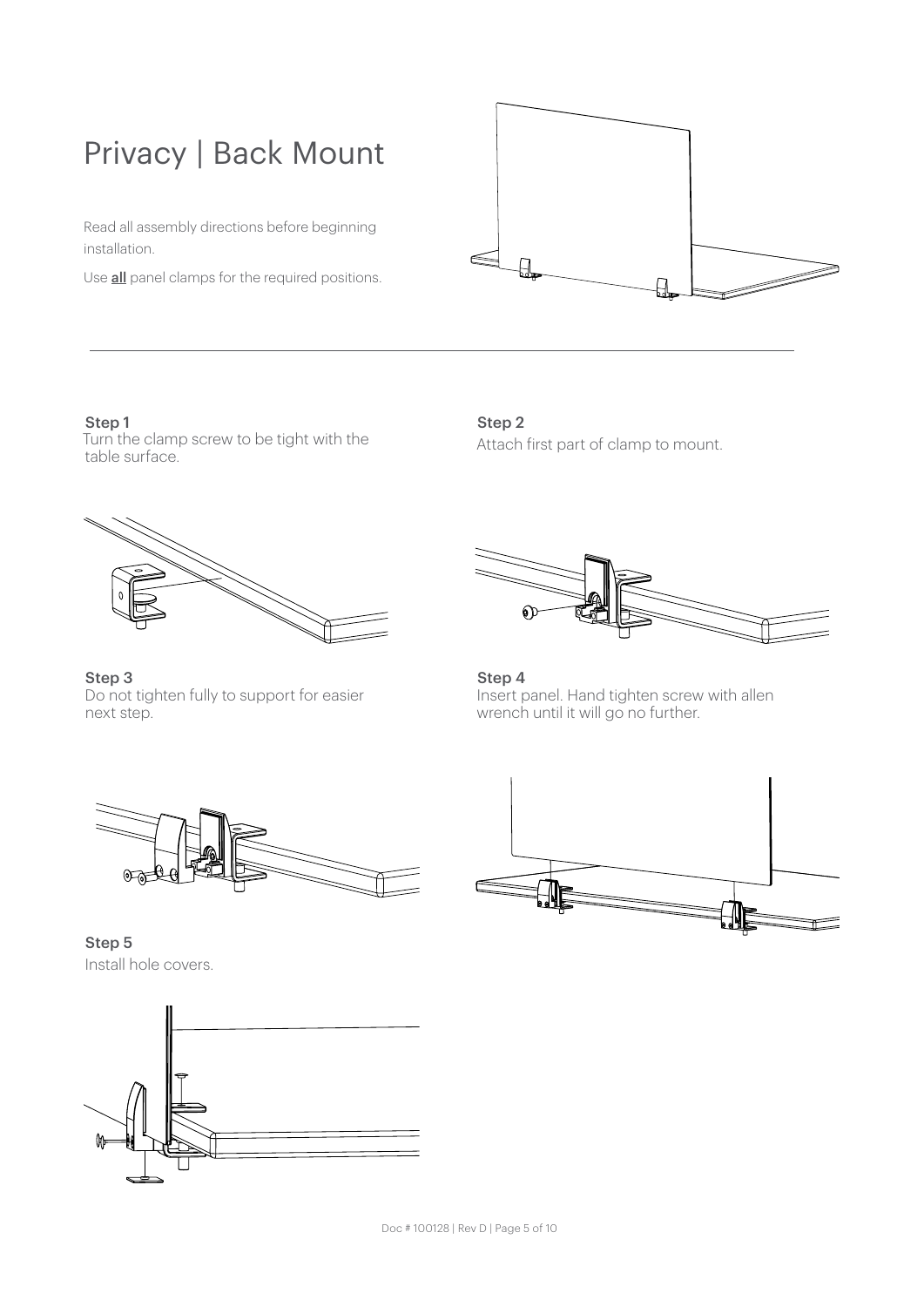# Privacy | Top Mount

Read all assembly directions before beginning installation.

Use **all** panel clamps for the required positions.



Step 1 Turn the clamp screw to be tight with the table surface.



Step 3 Do not tighten fully to support for easier next step.



Step 5 Attach hole covers.



Step 2 Attach first part of clamp to mount.



## Step 4

Insert panel. Hand tighten screw with allen wrench until it will go no further.

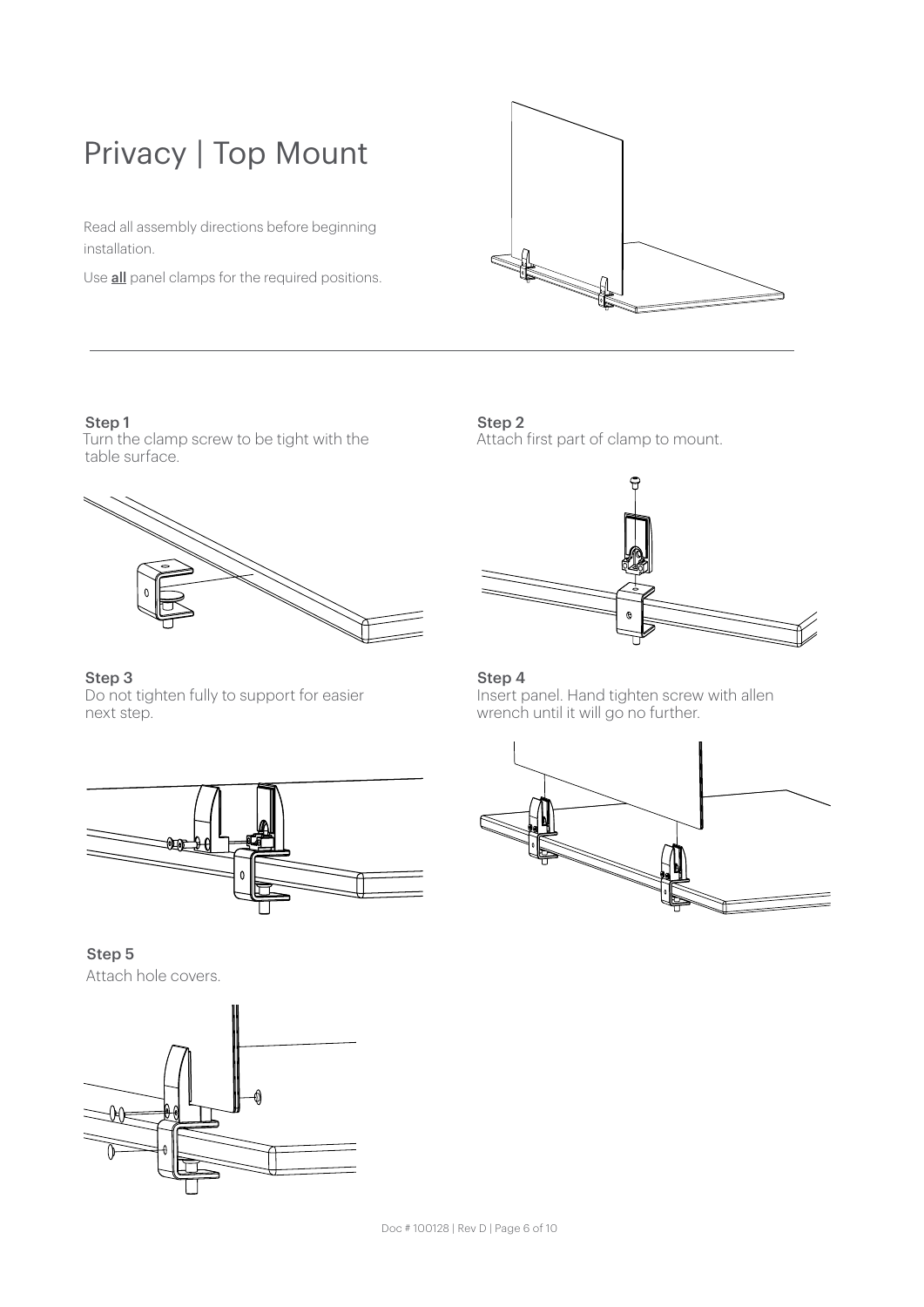# Side Divider | Top Mount

Read all assembly directions before beginning installation.

Use **all** panel clamps for the required positions.



## Step 1

Turn the clamp screw to be tight with the table surface. Identify anti slip pads to be face down.



Step 3 Do not tighten fully to support for easier next step.



Step 5 Attach hole covers.





Doc # 100128 | Rev D | Page 7 of 10

# Step 2 Attach first part of clamp to both mounts.



#### Step 4 Insert Panel. Hand tighten screw with allen wrench until it will go no further.

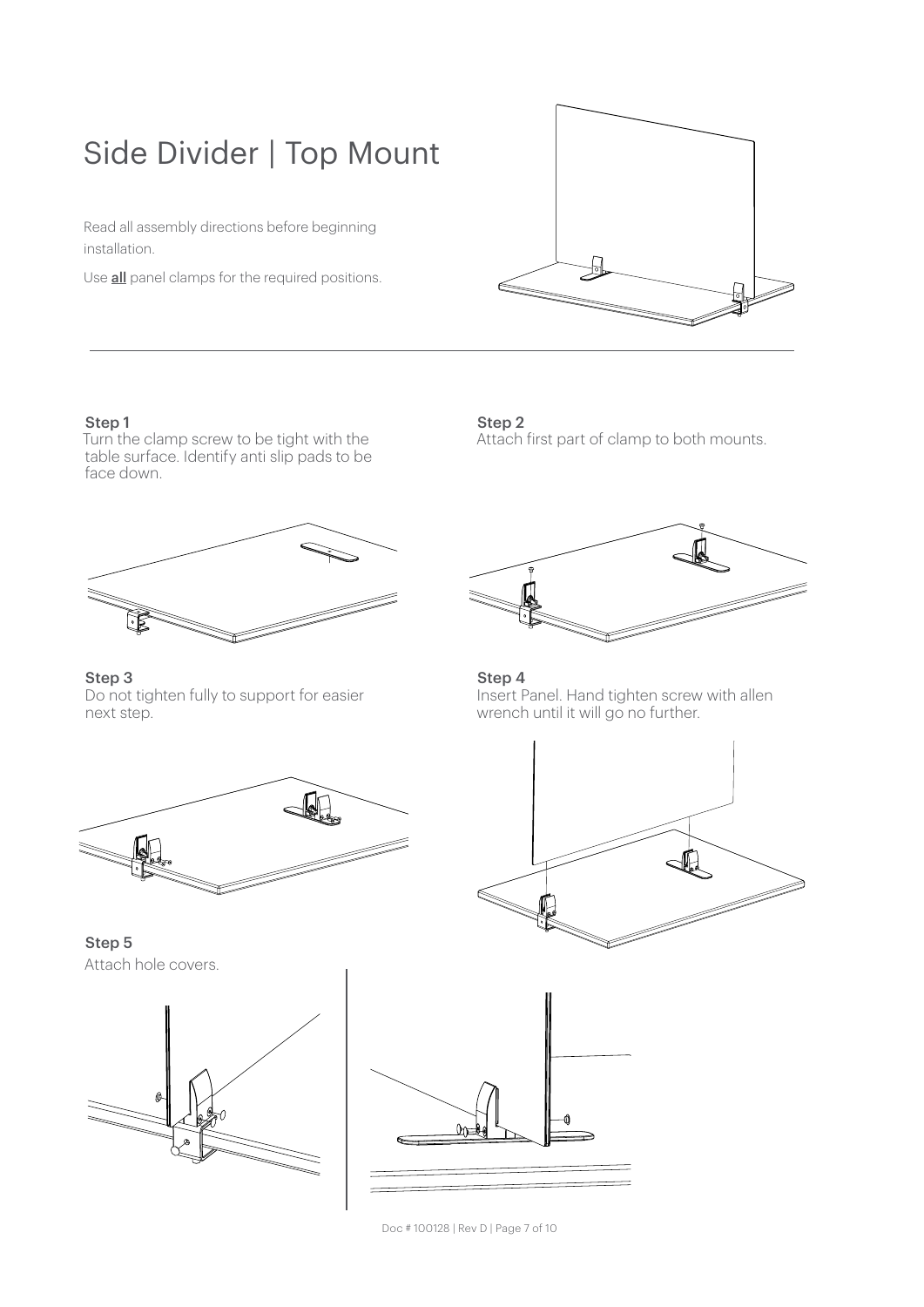# Privacy | Modesty

Read all assembly directions before beginning installation.

Use **all** panel clamps for the required positions.

This setup can only be used with the following sizes: 18" x 24", 18" x 36", 24" x 24", 24" x 36" or 385 mm x 585 mm, 385 mm x 785 mm, 585 mm x 585 mm, 585 mm x 785 mm

# Step 1

Turn the clamp screw to be tight with the table surface. Identify anti slip pads to be face down.



# Step 2

Direction of clamp should be positioned to grip the panel on left and right sides.



ui

 $\overrightarrow{p}$ 

# Step 3

Insert panel. Hand tighten screw with allen wrench until it will go no further.





# Step 4

Hand tighten screw with allen wrench until it will go no further (right clamp).



Step 5 Attach hole covers.

Doc # 100128 | Rev D | Page 8 of 10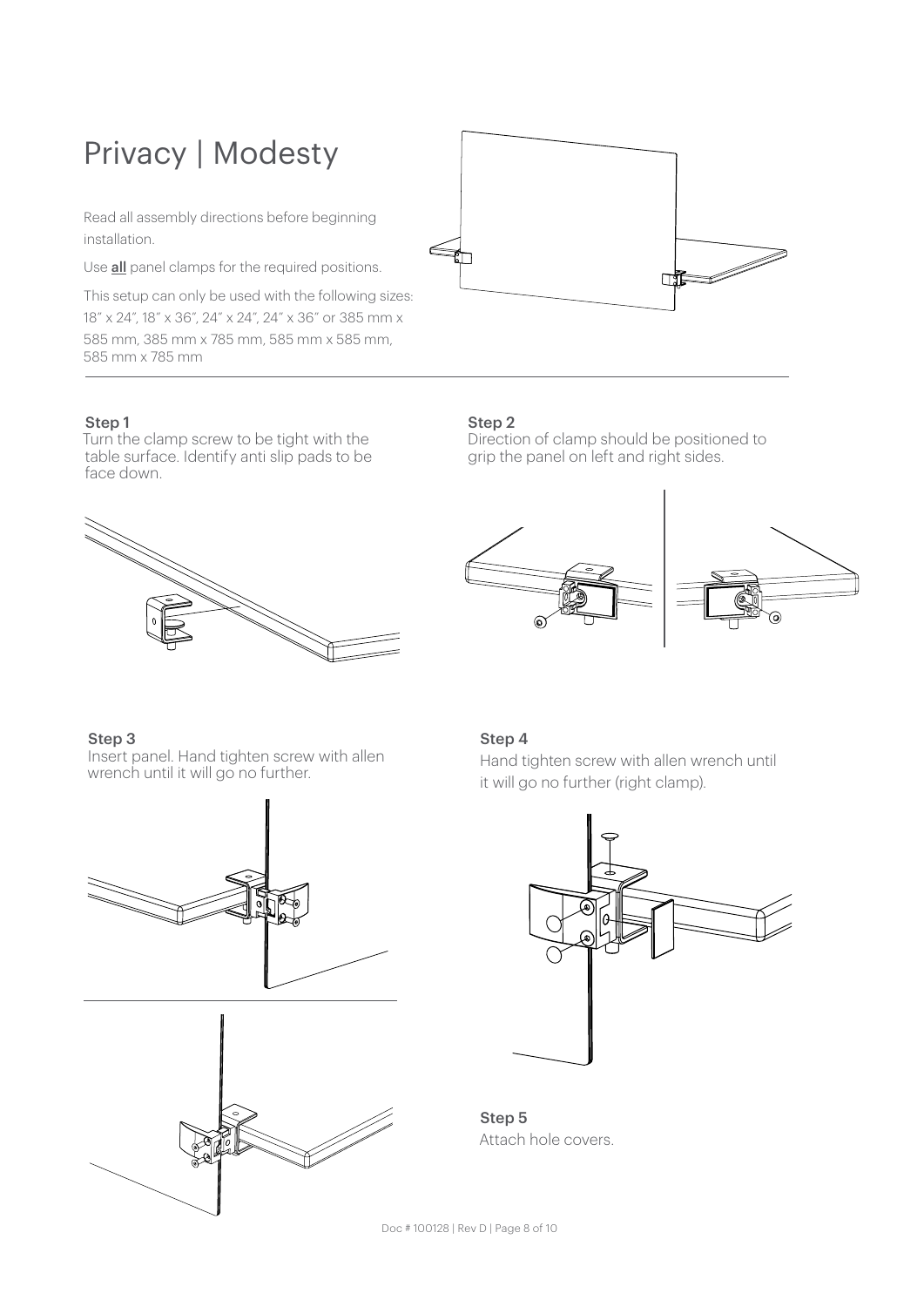# Collaborative Products Warranty

## CeramicSteel Surface: Forever warranty

PolyVision warrants that all porcelain-enameled surfaces and/or products made with e3™ CeramicSteel (Premium Writing Surfaces) or a3™ CeramicSteel (Collaborative Products) will retain its writing and erasing qualities and maintain its gloss variance and color consistency for the life of the building or for as long as the product is in use, whichever comes first.

## Panel Construction and Mobile: 10 year limited warranty

PolyVision warrants that our panels, under normal atmospheric conditions and when sealed from moisture, will not delaminate from the substrate or warp for a period of 10 years. PolyVision warrants that our Mobile products, when used under normal conditions, will perform as intended for a period of 10 years.

## Accessories: 2 year limited warranty

PolyVision warrants that our accessories, including but not limited to Collaborative ToolBar and round magnetic eraser, when used under normal conditions will perform as intended for a period of 2 years. Consumables like markers and chalk sticks are not covered by the Accessories warranty.

Should any failure to conform to this warranty become apparent, then, upon written notice from the customer, PolyVision, at its option, will correct such nonconformity by repair or replacement. Correction in the manner provided above shall constitute a fulfillment of all liabilities of PolyVision with respect to the quality of the CeramicSteel. The warranty is applicable only under normal usage and maintenance and does not cover defects caused by improper handling, vandalism or abuse, or arising from failure to follow PolyVision's instructions and recommendations for maintenance.

The warranty is voided if any modifications are made to the products by the customer or other trades with or without PolyVision's written consent or prior knowledge. The warranty does not include the cost of removal or reinstallation. This warranty is effective as of July 12, 2019, and supersedes the terms and conditions of all prior surface warranties issued to the customer by PolyVision.

This limited warranty is the sole remedy for product defects and no other express or implied warranty is provided, including but not limited to any implied warranties of merchantability or fitness for a particular purpose. PolyVision shall not be liable for consequential or incidental damages arising from any product defect.